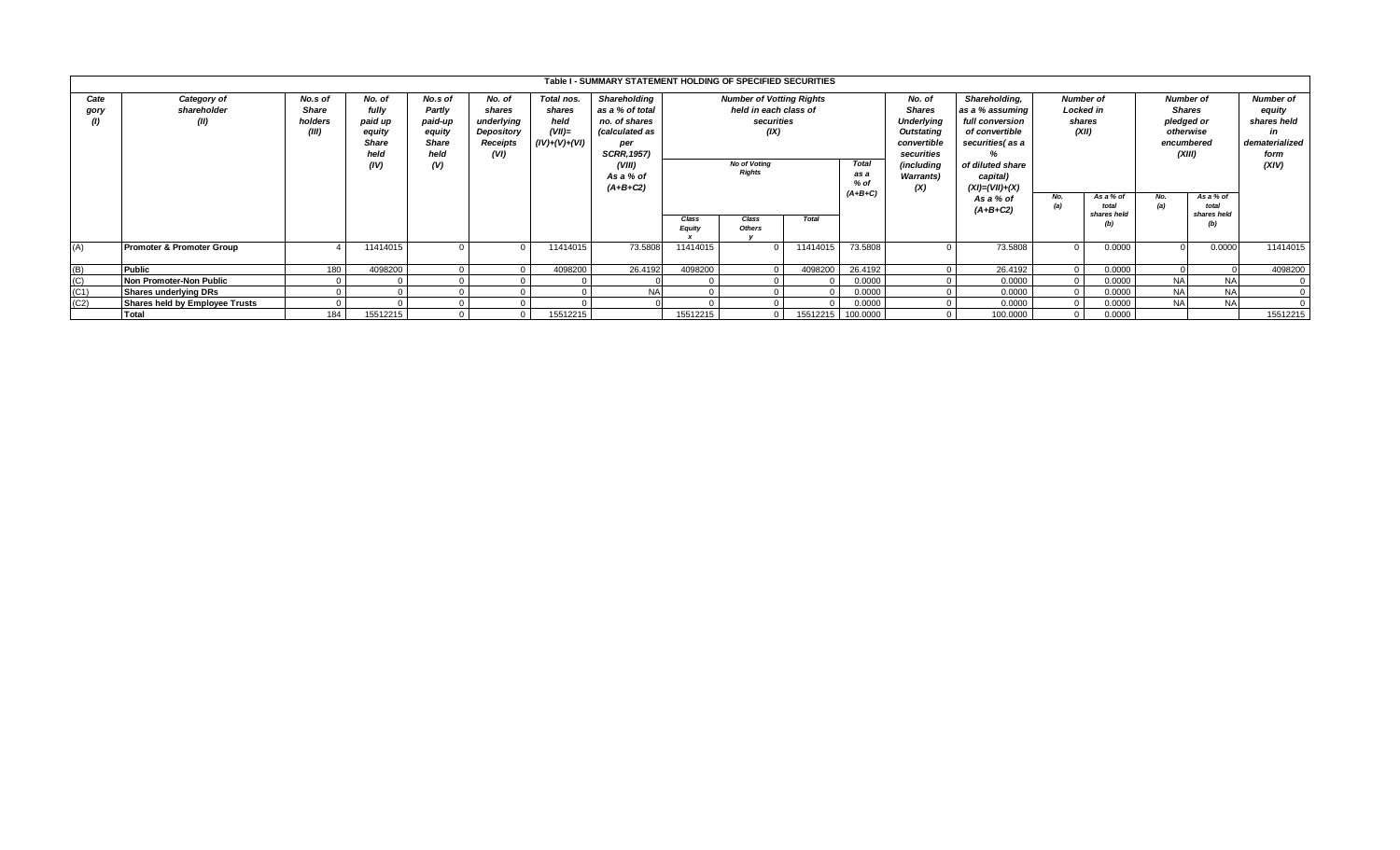|                                                                                                                                                                                                                                             |                    |            |                                           |                                                              |                                                            |                                                                         | Table II - STATEMENT SHOWING SHAREHOLDING PATTERN OF THE PROMOTER AND PROMOTER GROUP |                                                                  |                        |                                                                                                      |              |                                           |                                                                                                |                                                               |                                                         |                                          |                                                                                      |                                          |                                                                    |
|---------------------------------------------------------------------------------------------------------------------------------------------------------------------------------------------------------------------------------------------|--------------------|------------|-------------------------------------------|--------------------------------------------------------------|------------------------------------------------------------|-------------------------------------------------------------------------|--------------------------------------------------------------------------------------|------------------------------------------------------------------|------------------------|------------------------------------------------------------------------------------------------------|--------------|-------------------------------------------|------------------------------------------------------------------------------------------------|---------------------------------------------------------------|---------------------------------------------------------|------------------------------------------|--------------------------------------------------------------------------------------|------------------------------------------|--------------------------------------------------------------------|
| Category & Name of the<br>shareholders<br>$\omega$                                                                                                                                                                                          | <b>Entity Type</b> |            | No of<br><b>Share</b><br>holders<br>(III) | No of<br>fully<br>paid up<br>equity<br><b>Shares</b><br>held | Partly<br>paid-up<br>equity<br><b>Share</b><br>held<br>(V) | No. of<br>shares<br>underlying<br>Depository<br><b>Receipts</b><br>(VI) | Total nos.<br>shares<br>held<br>$(VII)=$<br>$(IV)+(V)+(VI)$                          | Shareho<br>Iding<br>%<br>calculate<br>d as per<br>SCRR, 19<br>57 |                        | <b>Number of Voting Rights</b><br>held in each class of<br>securities<br>(IX)<br><b>No of Voting</b> |              |                                           | No. of<br><b>Shares</b><br><b>Underlying</b><br><b>Outstating</b><br>convertible<br>securities | Shareholdi<br>ng,<br>as a %<br>assuming<br>full<br>conversion | <b>Number of</b><br><b>Locked in</b><br>shares<br>(XII) |                                          | <b>Number of</b><br><b>Shares</b><br>pledged or<br>otherwise<br>encumbered<br>(XIII) |                                          | <b>Number</b><br>of<br>equity<br>shares<br>held<br>in<br>demateria |
|                                                                                                                                                                                                                                             |                    |            |                                           | (IV)                                                         |                                                            |                                                                         |                                                                                      | As a %<br>of<br>(A+B+C2                                          |                        | <b>Rights</b>                                                                                        |              | <b>Total</b><br>as a<br>% of<br>$(A+B+C)$ | (including<br><b>Warrants)</b><br>(X)                                                          | of<br>convertible<br>securities(<br>as a %<br>of diluted      | No.<br>(a)                                              | As a % of<br>total<br>shares held<br>(b) | No.<br> a                                                                            | As a % of<br>total<br>shares held<br>(b) | lized<br>form<br>(XIV)                                             |
|                                                                                                                                                                                                                                             |                    |            |                                           |                                                              |                                                            |                                                                         |                                                                                      | (VIII)                                                           | Class<br><b>Equity</b> | Class<br><b>Others</b>                                                                               | <b>Total</b> |                                           |                                                                                                | share<br>capital)                                             |                                                         |                                          |                                                                                      |                                          |                                                                    |
| l Indian                                                                                                                                                                                                                                    |                    |            |                                           |                                                              |                                                            |                                                                         |                                                                                      |                                                                  |                        |                                                                                                      |              |                                           |                                                                                                |                                                               |                                                         |                                          |                                                                                      |                                          |                                                                    |
| (a) Individuals/Hindu undivided Family                                                                                                                                                                                                      |                    |            |                                           |                                                              |                                                            |                                                                         |                                                                                      |                                                                  |                        |                                                                                                      |              |                                           |                                                                                                |                                                               |                                                         |                                          |                                                                                      |                                          |                                                                    |
| RAJESH MEHRA (HUF)                                                                                                                                                                                                                          |                    | AAMHR9836F |                                           | 1067500                                                      |                                                            |                                                                         | 1067500                                                                              | 6.8817                                                           | 1067500                |                                                                                                      | 1067500      | 6.8817                                    |                                                                                                | 6.8817                                                        |                                                         | 0.0000                                   |                                                                                      | 0.0000                                   | 1067500                                                            |
| RAJESH MEHRA                                                                                                                                                                                                                                |                    | ADRPM6092L |                                           | 5722715                                                      | $\Omega$                                                   |                                                                         | 572271                                                                               | 36.891                                                           | 5722715                |                                                                                                      | 5722715      | 36.8917                                   |                                                                                                | 36.8917                                                       |                                                         | 0.0000                                   |                                                                                      | 0.0000                                   | 5722715                                                            |
| RENU MEHRA                                                                                                                                                                                                                                  |                    | AGHPM6231G |                                           | 4617700                                                      |                                                            |                                                                         | 4617700                                                                              | 29.7682                                                          | 4617700                |                                                                                                      | 4617700      | 29.7682                                   |                                                                                                | 29.7682                                                       |                                                         | 0.0000                                   |                                                                                      | 0.0000                                   | 4617700                                                            |
| Total                                                                                                                                                                                                                                       |                    |            | $\mathbf{3}$                              | 11407915                                                     | $\mathbf{0}$                                               | $\mathbf{o}$                                                            | 11407915                                                                             | 73.5415                                                          | 11407915               | $\Omega$                                                                                             | 11407915     | 73.5415                                   | $\Omega$                                                                                       | 73.5415                                                       |                                                         | 0.0000                                   | $\mathbf{0}$                                                                         |                                          | 0.0000 11407915                                                    |
| Central Government/State Government(s)<br>(b                                                                                                                                                                                                |                    |            |                                           |                                                              |                                                            |                                                                         |                                                                                      |                                                                  | $\Omega$               |                                                                                                      |              |                                           |                                                                                                | 0.0000                                                        |                                                         | 0.0000                                   |                                                                                      |                                          |                                                                    |
| Total                                                                                                                                                                                                                                       |                    |            |                                           | $\Omega$<br>$\Omega$                                         | <b>n</b>                                                   | $\Omega$<br>$\mathbf{0}$                                                |                                                                                      | 0.0000<br>0.0000                                                 |                        |                                                                                                      | $\Omega$     | 0.0000<br>0.0000                          |                                                                                                | 0.0000                                                        |                                                         | 0.0000                                   | 0                                                                                    | 0.0000<br>0.0000                         |                                                                    |
| (c) Financial Institutions/Banks                                                                                                                                                                                                            |                    |            |                                           |                                                              |                                                            |                                                                         |                                                                                      |                                                                  |                        |                                                                                                      |              |                                           |                                                                                                |                                                               |                                                         |                                          |                                                                                      |                                          |                                                                    |
|                                                                                                                                                                                                                                             |                    |            | $\Omega$                                  | $\Omega$                                                     | $\overline{0}$                                             | $\overline{0}$                                                          |                                                                                      | 0.0000                                                           | $\Omega$               | $\Omega$                                                                                             | $\Omega$     | 0.0000                                    | $\Omega$                                                                                       | 0.0000                                                        | - C                                                     | 0.0000                                   |                                                                                      | 0.0000                                   |                                                                    |
| Total                                                                                                                                                                                                                                       |                    |            | $\mathbf{0}$                              | $\Omega$                                                     | 0                                                          | $\mathbf{o}$                                                            |                                                                                      | 0.0000                                                           | $\Omega$               | $\Omega$                                                                                             | $\Omega$     | 0.0000                                    | 0                                                                                              | 0.0000                                                        |                                                         | 0.0000<br>n                              | οI                                                                                   | 0.0000                                   |                                                                    |
| (d) Any Other (DIRECTORS RELATIVES)                                                                                                                                                                                                         |                    |            |                                           |                                                              |                                                            |                                                                         |                                                                                      |                                                                  |                        |                                                                                                      |              |                                           |                                                                                                |                                                               |                                                         |                                          |                                                                                      |                                          |                                                                    |
| KALIKA MEHRA                                                                                                                                                                                                                                |                    | CUSPM1182M |                                           | 6100                                                         |                                                            |                                                                         | 6100                                                                                 | 0.0393                                                           | 6100                   |                                                                                                      | 6100         | 0.0393                                    |                                                                                                | 0.0393                                                        |                                                         | 0.0000                                   |                                                                                      | 0.0000                                   | 6100                                                               |
| Total                                                                                                                                                                                                                                       |                    |            | $\mathbf{1}$                              | 6100                                                         | $\mathbf{0}$<br>ΩI                                         | $\mathbf{o}$                                                            | 6100                                                                                 | 0.0393                                                           | 6100                   | $\Omega$<br>$\Omega$                                                                                 | 6100         | 0.0393                                    | $\Omega$                                                                                       | 0.0393                                                        |                                                         | 0.0000                                   | $\mathbf{0}$<br>0                                                                    | 0.0000                                   | 6100                                                               |
| Sub-Total (A)(1<br>2 Foreign                                                                                                                                                                                                                |                    |            |                                           | 11414015                                                     |                                                            | $\mathbf{0}$                                                            | 11414015                                                                             | 73.5808                                                          | 11414015               |                                                                                                      | 11414015     | 73.5808                                   | $\mathbf{0}$                                                                                   | 73.5808                                                       |                                                         | 0.0000                                   |                                                                                      |                                          | 0.0000 11414015                                                    |
| Individuals(Non-Resident Individuals/Foreign Individuals)                                                                                                                                                                                   |                    |            |                                           |                                                              |                                                            |                                                                         |                                                                                      |                                                                  |                        |                                                                                                      |              |                                           |                                                                                                |                                                               |                                                         |                                          |                                                                                      |                                          |                                                                    |
|                                                                                                                                                                                                                                             |                    |            | $\Omega$                                  | $\Omega$                                                     | $\Omega$                                                   | $\Omega$                                                                |                                                                                      | 0.0000                                                           | $\Omega$               |                                                                                                      | $\Omega$     | 0.0000                                    | $\Omega$                                                                                       | 0.0000                                                        |                                                         | 0.0000                                   |                                                                                      | 0.0000                                   |                                                                    |
| Total                                                                                                                                                                                                                                       |                    |            | $\mathbf{o}$                              |                                                              |                                                            | $\mathbf{0}$                                                            |                                                                                      | 0.0000                                                           | $\Omega$               |                                                                                                      | $\mathbf{0}$ | 0.0000                                    | $\Omega$                                                                                       | 0.0000                                                        |                                                         | 0.0000                                   | 0                                                                                    | 0.0000                                   |                                                                    |
| (c) Institutions                                                                                                                                                                                                                            |                    |            |                                           |                                                              |                                                            |                                                                         |                                                                                      |                                                                  |                        |                                                                                                      |              |                                           |                                                                                                |                                                               |                                                         |                                          |                                                                                      |                                          |                                                                    |
|                                                                                                                                                                                                                                             |                    |            |                                           | $\Omega$<br>$\mathbf{r}$                                     | $\Omega$<br>$\Omega$                                       |                                                                         |                                                                                      | 0.0000                                                           | $\Omega$<br>$\Omega$   | ΩI                                                                                                   | $\mathbf{r}$ | 0.0000                                    |                                                                                                | 0.0000<br>0.0000                                              |                                                         | 0.0000                                   |                                                                                      | 0.0000<br>0.0000                         |                                                                    |
| Total<br>Sub-Total (A)(2                                                                                                                                                                                                                    |                    |            | $\mathbf{0}$<br>0                         |                                                              | $\Omega$                                                   | $\mathbf{0}$<br>$\mathbf{0}$                                            |                                                                                      | 0.0000<br>0.0000                                                 |                        |                                                                                                      |              | 0.0000<br>0.0000                          |                                                                                                | 0.0000                                                        |                                                         | 0.0000<br>0.0000                         | $\Omega$<br>ŋ                                                                        | 0.0000                                   |                                                                    |
| <b>Total Shareholding of Promoters</b>                                                                                                                                                                                                      |                    |            |                                           | 11414015                                                     |                                                            |                                                                         | 11414015                                                                             | 73.5808                                                          | 11414015               |                                                                                                      | 11414015     | 73.5808                                   |                                                                                                | 73.5808                                                       |                                                         | 0.0000                                   |                                                                                      |                                          | 0.0000 11414015                                                    |
| Details of Shares which remain unclaimed may be given hear along with details such as number of shareholders, outstanding shares held in demat/unclaimed suspense account, voting rights which are frozen etc.                              |                    |            |                                           |                                                              |                                                            |                                                                         |                                                                                      |                                                                  |                        |                                                                                                      |              |                                           |                                                                                                |                                                               |                                                         |                                          |                                                                                      |                                          |                                                                    |
| Note:<br>(1) PAN would not be displayed on website of Stock Exchange(s).<br>(2) The term "Encumbrance" has the same meaning as assigned under regulation 28(3) of SEBI (Substantial Acquisition of Shares and Takeovers) Regulations, 2011. |                    |            |                                           |                                                              |                                                            |                                                                         |                                                                                      |                                                                  |                        |                                                                                                      |              |                                           |                                                                                                |                                                               |                                                         |                                          |                                                                                      |                                          |                                                                    |
|                                                                                                                                                                                                                                             |                    |            |                                           |                                                              |                                                            |                                                                         |                                                                                      |                                                                  |                        |                                                                                                      |              |                                           |                                                                                                |                                                               |                                                         |                                          |                                                                                      |                                          |                                                                    |
|                                                                                                                                                                                                                                             |                    |            |                                           |                                                              |                                                            |                                                                         |                                                                                      |                                                                  |                        |                                                                                                      |              |                                           |                                                                                                |                                                               |                                                         |                                          |                                                                                      |                                          |                                                                    |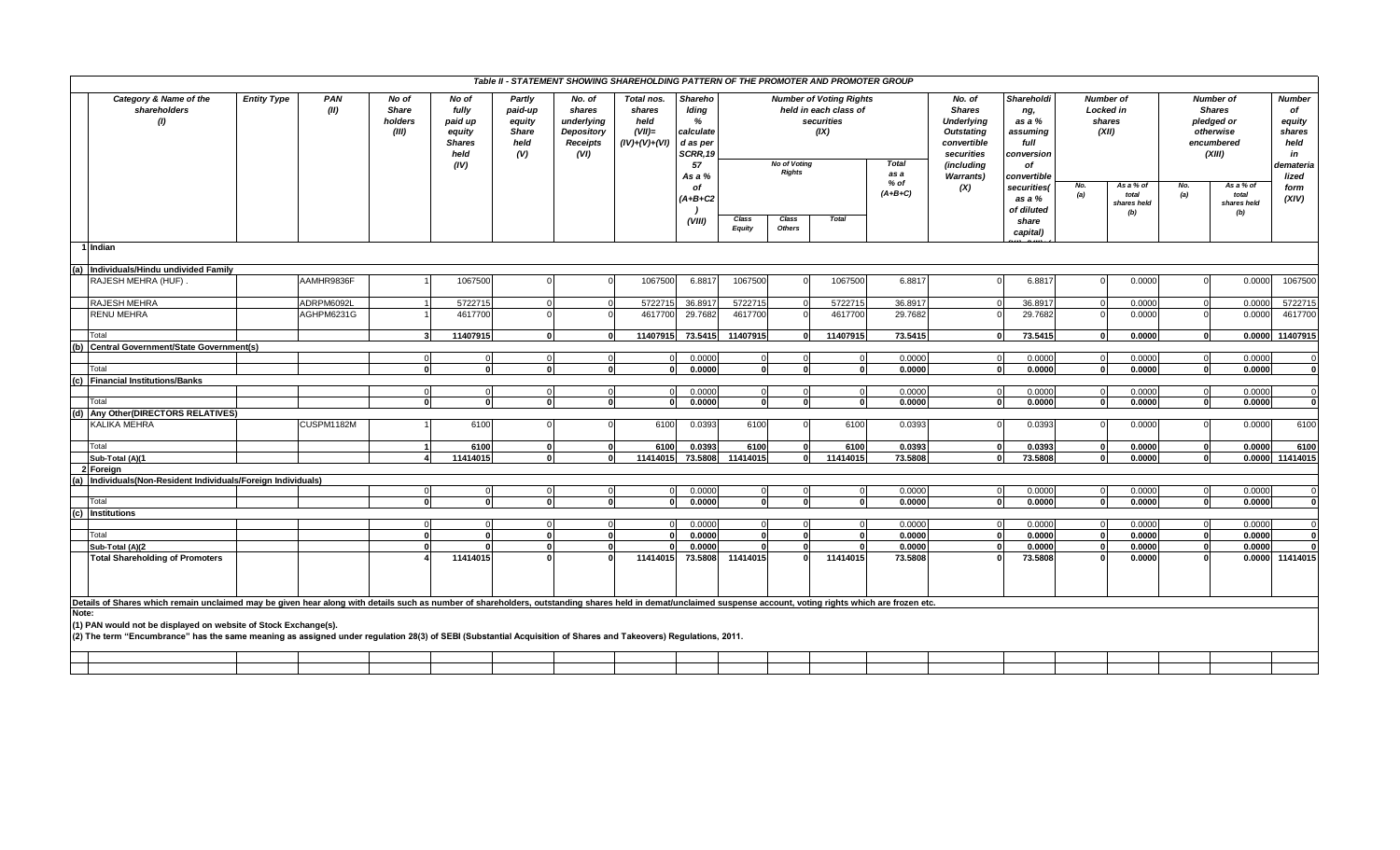|       |                                                                                                                                                                                                                |                   |                                             |                                                                      |                                                            |                                                                   | Table III - STATEMENT SHOWING SHAREHOLDING PATTERN OF THE PUBLIC SHAREHOLDER |                                                                                                          |                        |                                      |                                                                               |                         |                                                                                                                                   |                                                                                                                                            |              |                                                      |                                                                                      |                        |                                                                                        |  |
|-------|----------------------------------------------------------------------------------------------------------------------------------------------------------------------------------------------------------------|-------------------|---------------------------------------------|----------------------------------------------------------------------|------------------------------------------------------------|-------------------------------------------------------------------|------------------------------------------------------------------------------|----------------------------------------------------------------------------------------------------------|------------------------|--------------------------------------|-------------------------------------------------------------------------------|-------------------------|-----------------------------------------------------------------------------------------------------------------------------------|--------------------------------------------------------------------------------------------------------------------------------------------|--------------|------------------------------------------------------|--------------------------------------------------------------------------------------|------------------------|----------------------------------------------------------------------------------------|--|
|       | Category & Name of the<br>PAN<br>(II)<br>shareholders<br>(1)                                                                                                                                                   |                   | No.s of<br><b>Share</b><br>holders<br>(III) | No. of<br>fully<br>paid up<br>equity<br><b>Share</b><br>held<br>(IV) | Partly<br>paid-up<br>equity<br><b>Share</b><br>held<br>(V) | No.s of<br>shares<br>underlying<br>Depository<br>Receipts<br>(VI) | Total nos.<br>shares<br>held<br>$(VII)=$<br>$(IV)+(V)+(VI)$                  | <b>Shareholding</b><br>% calculated<br>as per<br><b>SCRR, 1957)</b><br>As a % of<br>$(A+B+C2)$<br>(VIII) |                        | <b>No of Voting</b><br><b>Rights</b> | <b>Number of Voting Rights</b><br>held in each class of<br>securities<br>(IX) | <b>Total</b><br>as a    | No. of<br><b>Shares</b><br><b>Underlying</b><br><b>Outstating</b><br>convertible<br>securities<br>(including<br><b>Warrants</b> ) | <b>Total</b><br>Shareholding,<br>as a % assuming<br>full conversion<br>of convertible<br>securities(as a<br>percentage<br>of diluted share |              | <b>Number of</b><br><b>Locked in shares</b><br>(XII) | <b>Number of</b><br><b>Shares</b><br>pledged or<br>otherwise<br>encumbered<br>(XIII) |                        | <b>Number of</b><br>equity<br>shares held<br>in<br>dematerialize<br>d<br>form<br>(XIV) |  |
|       |                                                                                                                                                                                                                |                   |                                             |                                                                      |                                                            |                                                                   |                                                                              |                                                                                                          |                        |                                      |                                                                               | % of                    | (X)                                                                                                                               | capital)                                                                                                                                   |              |                                                      |                                                                                      |                        |                                                                                        |  |
|       |                                                                                                                                                                                                                |                   |                                             |                                                                      |                                                            |                                                                   |                                                                              |                                                                                                          |                        |                                      |                                                                               | <b>Total</b>            |                                                                                                                                   | $(XI) = (VII) + (X)$                                                                                                                       | No.          | As a % of                                            | No.                                                                                  | As a % of              |                                                                                        |  |
|       |                                                                                                                                                                                                                |                   |                                             |                                                                      |                                                            |                                                                   |                                                                              |                                                                                                          |                        |                                      |                                                                               | Voting<br><b>Rights</b> |                                                                                                                                   | As a % of                                                                                                                                  | (a)          | total                                                | (Not                                                                                 | total                  |                                                                                        |  |
|       |                                                                                                                                                                                                                |                   |                                             |                                                                      |                                                            |                                                                   |                                                                              |                                                                                                          | Class<br><b>Equity</b> | Class<br><b>Others</b>               | <b>Total</b>                                                                  |                         |                                                                                                                                   | $(A+B+C2)$                                                                                                                                 |              | shares held<br>(b)                                   | applicable<br>(a)                                                                    | shares held<br>(b)     |                                                                                        |  |
|       | 1 Institutions                                                                                                                                                                                                 |                   |                                             |                                                                      |                                                            |                                                                   |                                                                              |                                                                                                          |                        |                                      |                                                                               |                         |                                                                                                                                   |                                                                                                                                            |              |                                                      |                                                                                      |                        |                                                                                        |  |
|       | (a) Mutual Funds                                                                                                                                                                                               |                   |                                             |                                                                      |                                                            |                                                                   |                                                                              | 0.0000                                                                                                   |                        |                                      |                                                                               | 0.0000                  |                                                                                                                                   | 0.0000                                                                                                                                     |              | 0.0000                                               | <b>NA</b>                                                                            | <b>NA</b>              |                                                                                        |  |
|       | (b) Venture Capital Funds                                                                                                                                                                                      |                   | $\Omega$                                    |                                                                      |                                                            | <sup>0</sup>                                                      | $\Omega$                                                                     | 0.0000                                                                                                   | $\mathbf{0}$           |                                      |                                                                               | 0.0000                  | $\Omega$                                                                                                                          | 0.0000                                                                                                                                     |              | 0.0000                                               | <b>NA</b>                                                                            | <b>NA</b>              |                                                                                        |  |
|       | (c) Alternate Investment Funds                                                                                                                                                                                 |                   |                                             |                                                                      |                                                            | $\Omega$                                                          | 0                                                                            | 0.0000                                                                                                   | $\Omega$               | O                                    |                                                                               | 0.0000                  | 0                                                                                                                                 | 0.0000                                                                                                                                     | $\mathbf{0}$ | 0.0000                                               | <b>NA</b>                                                                            | <b>NA</b>              |                                                                                        |  |
|       | (d) Foreign Venture Capital Investors                                                                                                                                                                          |                   | $\Omega$                                    |                                                                      |                                                            | n                                                                 | 0l                                                                           | 0.0000                                                                                                   | ΩI                     | U                                    |                                                                               | 0.0000                  | ΩI                                                                                                                                | 0.0000                                                                                                                                     | n            | 0.0000                                               | <b>NA</b>                                                                            | <b>NA</b>              | $\Omega$                                                                               |  |
|       | (e) Foreign Portfolio Investors                                                                                                                                                                                |                   | $\Omega$                                    |                                                                      |                                                            | <b>n</b>                                                          | n١                                                                           | 0.0000                                                                                                   | 0.                     |                                      |                                                                               | 0.0000                  | 0                                                                                                                                 | 0.0000                                                                                                                                     |              | 0.0000                                               | <b>NA</b>                                                                            | <b>NA</b>              | $\Omega$                                                                               |  |
|       | (f) Financial Institution/Banks                                                                                                                                                                                |                   | $\Omega$                                    |                                                                      |                                                            | <sup>0</sup>                                                      |                                                                              | 0.0000                                                                                                   | $\mathbf{0}$           |                                      |                                                                               | 0.0000                  | 0                                                                                                                                 | 0.0000                                                                                                                                     |              | 0.0000                                               | <b>NA</b>                                                                            | <b>NA</b>              |                                                                                        |  |
|       | (g) Insurance Companies                                                                                                                                                                                        |                   | $\Omega$                                    |                                                                      |                                                            | 0                                                                 | ΩI                                                                           | 0.0000                                                                                                   | $\mathbf{0}$           |                                      |                                                                               | 0.0000                  | 0                                                                                                                                 | 0.0000                                                                                                                                     |              | 0.0000                                               | <b>NA</b>                                                                            | <b>NA</b>              |                                                                                        |  |
|       | (h) Provident Funds/ Pension Funds                                                                                                                                                                             |                   | $\Omega$                                    |                                                                      |                                                            | $\Omega$                                                          | 0                                                                            | 0.0000                                                                                                   | $\Omega$               |                                      |                                                                               | 0.0000                  | 0                                                                                                                                 | 0.0000                                                                                                                                     |              | 0.0000                                               | <b>NA</b>                                                                            | <b>NA</b>              | $\Omega$                                                                               |  |
|       | SUB TOTAL (B)(1)                                                                                                                                                                                               |                   | $\Omega$                                    | $\Omega$                                                             |                                                            | ΩI                                                                | οI                                                                           | 0.0000                                                                                                   | $\mathbf{0}$           | 0                                    | O                                                                             | 0.0000                  | οI                                                                                                                                | 0.0000                                                                                                                                     | $\Omega$     | 0.0000                                               | <b>NA</b>                                                                            | <b>NA</b>              | $\Omega$                                                                               |  |
|       | 2 Central / State government(s)                                                                                                                                                                                |                   |                                             |                                                                      |                                                            |                                                                   |                                                                              |                                                                                                          |                        |                                      |                                                                               |                         |                                                                                                                                   |                                                                                                                                            |              |                                                      |                                                                                      |                        |                                                                                        |  |
|       | (a) Central Government/ State Government(s)/President of India                                                                                                                                                 |                   | $\mathbf{0}$                                |                                                                      |                                                            | 0                                                                 |                                                                              | 0.0000                                                                                                   |                        |                                      |                                                                               | 0.0000                  | 0                                                                                                                                 | 0.0000                                                                                                                                     | - 0          | 0.0000                                               | <b>NA</b>                                                                            | <b>NA</b>              |                                                                                        |  |
|       | SUB TOTAL (B)(2)                                                                                                                                                                                               |                   | $\Omega$                                    |                                                                      |                                                            |                                                                   | οI<br>0                                                                      | 0.0000                                                                                                   | ΩL                     |                                      |                                                                               | 0.0000                  | 0I                                                                                                                                | 0.0000                                                                                                                                     | n            | 0.0000                                               | <b>NA</b>                                                                            | <b>NA</b>              |                                                                                        |  |
|       | 3 Non-institutions                                                                                                                                                                                             |                   |                                             |                                                                      |                                                            |                                                                   |                                                                              |                                                                                                          |                        |                                      |                                                                               |                         |                                                                                                                                   |                                                                                                                                            |              |                                                      |                                                                                      |                        |                                                                                        |  |
|       |                                                                                                                                                                                                                |                   | 154                                         | 1769490                                                              |                                                            | $\Omega$                                                          | 1769490                                                                      |                                                                                                          | 1769490                |                                      | 1769490                                                                       |                         |                                                                                                                                   |                                                                                                                                            |              |                                                      |                                                                                      | <b>NA</b>              | 1769490                                                                                |  |
|       | (a. Individuals - i. Individual shareholders holding nominal<br>share capital up to Rs. 2 lakhs.                                                                                                               |                   |                                             |                                                                      |                                                            |                                                                   |                                                                              | 11.41                                                                                                    |                        |                                      |                                                                               | 11.41                   |                                                                                                                                   | 11.41                                                                                                                                      |              | 0.0000                                               | <b>NA</b>                                                                            |                        |                                                                                        |  |
|       |                                                                                                                                                                                                                |                   |                                             |                                                                      |                                                            |                                                                   |                                                                              |                                                                                                          |                        |                                      |                                                                               |                         |                                                                                                                                   |                                                                                                                                            |              |                                                      |                                                                                      |                        |                                                                                        |  |
|       | (a. INDIVIDUAL - ii. Individual shareholders holding nominal                                                                                                                                                   |                   |                                             | 1254000                                                              |                                                            |                                                                   | 1254000                                                                      | 8.08                                                                                                     | 1254000                |                                      | 1254000                                                                       | 8.08                    |                                                                                                                                   | 8.08                                                                                                                                       |              | 0.0000                                               | <b>NA</b>                                                                            | <b>NA</b>              | 1254000                                                                                |  |
|       | 2) share capital in excess of Rs. 2 lakhs.                                                                                                                                                                     |                   |                                             |                                                                      |                                                            |                                                                   |                                                                              |                                                                                                          |                        |                                      |                                                                               |                         |                                                                                                                                   |                                                                                                                                            |              |                                                      |                                                                                      |                        |                                                                                        |  |
|       |                                                                                                                                                                                                                |                   |                                             |                                                                      |                                                            |                                                                   |                                                                              |                                                                                                          |                        |                                      |                                                                               |                         |                                                                                                                                   |                                                                                                                                            |              |                                                      |                                                                                      |                        |                                                                                        |  |
|       |                                                                                                                                                                                                                |                   |                                             |                                                                      |                                                            |                                                                   |                                                                              |                                                                                                          |                        |                                      |                                                                               |                         |                                                                                                                                   |                                                                                                                                            |              |                                                      |                                                                                      |                        |                                                                                        |  |
|       | <b>ASHOK SACHDEVA</b>                                                                                                                                                                                          | <b>ANEPS3702.</b> |                                             | 336000                                                               |                                                            | $\Omega$                                                          | 336000                                                                       | 2.17                                                                                                     | 336000                 |                                      | 33600                                                                         | 2.17                    |                                                                                                                                   | 2.17                                                                                                                                       |              | 0.0000                                               |                                                                                      | $\Omega$               | 336000                                                                                 |  |
|       | <b>SIMI MEHTA</b>                                                                                                                                                                                              | AAIPM6846J        |                                             | 228000                                                               |                                                            |                                                                   | 228000                                                                       | 1.47                                                                                                     | 228000                 |                                      | 22800                                                                         | 1.47                    |                                                                                                                                   | 1.47                                                                                                                                       |              | 0.0000                                               |                                                                                      |                        | 228000                                                                                 |  |
|       | SRISHTI MEHTA                                                                                                                                                                                                  | BGQPM8530E        |                                             | 236000                                                               |                                                            |                                                                   | 236000                                                                       | 1.52                                                                                                     | 236000                 |                                      | 23600                                                                         | 1.52                    |                                                                                                                                   | 1.52                                                                                                                                       |              | 0.0000                                               |                                                                                      |                        | 236000                                                                                 |  |
|       | Subhash Rathod                                                                                                                                                                                                 | AABPR3934R        |                                             | 454000                                                               |                                                            | $\Omega$                                                          | 454000                                                                       | 2.93                                                                                                     | 454000                 |                                      | 454000                                                                        | 2.93                    |                                                                                                                                   | 2.93                                                                                                                                       |              | 0.0000                                               |                                                                                      | $\Omega$               | 454000                                                                                 |  |
|       | (b) NBFCs registered with RBI                                                                                                                                                                                  |                   |                                             |                                                                      |                                                            | <b>n</b>                                                          |                                                                              | 0.00                                                                                                     |                        |                                      |                                                                               | 0.00                    |                                                                                                                                   | 0.00                                                                                                                                       |              | 0.0000                                               | <b>NA</b>                                                                            | <b>NA</b>              |                                                                                        |  |
|       | (c) Employee Trusts                                                                                                                                                                                            |                   | $\Omega$                                    |                                                                      |                                                            | <sub>0</sub>                                                      |                                                                              | 0.00                                                                                                     | $\Omega$               |                                      |                                                                               | 0.00                    |                                                                                                                                   | 0.00                                                                                                                                       |              | 0.0000                                               | <b>NA</b>                                                                            | <b>NA</b>              |                                                                                        |  |
|       | (d) Overseas Depositories (holding DRs) (balancing figure)                                                                                                                                                     |                   |                                             |                                                                      |                                                            |                                                                   |                                                                              | 0.00                                                                                                     |                        |                                      |                                                                               | 0.00                    |                                                                                                                                   | 0.00                                                                                                                                       |              | 0.0000                                               | <b>NA</b>                                                                            | <b>NA</b>              |                                                                                        |  |
|       |                                                                                                                                                                                                                |                   |                                             |                                                                      |                                                            |                                                                   |                                                                              |                                                                                                          |                        |                                      |                                                                               |                         |                                                                                                                                   |                                                                                                                                            |              |                                                      |                                                                                      |                        |                                                                                        |  |
|       | (e) Any Other (BODIES CORPORATE)                                                                                                                                                                               |                   |                                             | 102000                                                               |                                                            | $\Omega$<br>$\Omega$                                              | 102000                                                                       | 0.66                                                                                                     | 102000                 | O                                    | 102000                                                                        | 0.66                    | 0                                                                                                                                 | 0.66                                                                                                                                       | $\Omega$     | 0.0000                                               | <b>NA</b><br>$\Omega$                                                                | <b>NA</b><br>$\Omega$  | 102000                                                                                 |  |
|       | AJCON GLOBAL SERVICES LIMITED                                                                                                                                                                                  | AABCA1950B        |                                             | 296000                                                               |                                                            |                                                                   | 296000                                                                       | 1.91                                                                                                     | 296000                 |                                      | 29600                                                                         | 1.91                    | $\Omega$                                                                                                                          | 1.91                                                                                                                                       |              | 0.0000                                               |                                                                                      |                        | 296000                                                                                 |  |
|       | (e) Any Other (CLEARING MEMBER)<br>(e) Any Other(HINDU UNDIVIDED FAMILY)                                                                                                                                       |                   | 13                                          | 2000<br>216100                                                       |                                                            | $\bf{0}$<br>$\Omega$                                              | 2000<br>216100                                                               | 0.01                                                                                                     | 2000<br>216100         |                                      | 2000<br>216100                                                                | 0.01<br>1.39            |                                                                                                                                   | 0.01<br>1.39                                                                                                                               |              | 0.0000<br>0.0000                                     | <b>NA</b><br><b>NA</b>                                                               | <b>NA</b><br><b>NA</b> | 2000<br>216100                                                                         |  |
|       |                                                                                                                                                                                                                |                   |                                             |                                                                      |                                                            |                                                                   |                                                                              | 1.39                                                                                                     |                        |                                      |                                                                               |                         |                                                                                                                                   |                                                                                                                                            |              |                                                      |                                                                                      |                        |                                                                                        |  |
|       | RAHUL AGGARWAL AND SONS (HUF)                                                                                                                                                                                  | AAPHR5281M        |                                             | 452610                                                               |                                                            | $\Omega$                                                          | 452610                                                                       | 2.92                                                                                                     | 452610                 |                                      | 452610                                                                        | 2.92                    |                                                                                                                                   | 2.92                                                                                                                                       |              | 0.0000                                               |                                                                                      | $\Omega$               | 452610                                                                                 |  |
|       | (e) Any Other (NON RESIDENT INDIANS (NRI))                                                                                                                                                                     |                   |                                             | 6000                                                                 |                                                            | $\Omega$                                                          | 6000                                                                         | 0.04                                                                                                     | 6000                   |                                      | 6000                                                                          | 0.04                    |                                                                                                                                   | 0.04                                                                                                                                       |              | 0.0000                                               | <b>NA</b>                                                                            | <b>NA</b>              | 6000                                                                                   |  |
|       | SUB TOTAL (B)(3)                                                                                                                                                                                               |                   | 180                                         | 4098200                                                              |                                                            | $\bf{0}$                                                          | 4098200                                                                      | 26.42                                                                                                    | 4098200                |                                      | 4098200                                                                       | 26.42                   |                                                                                                                                   | 26.42                                                                                                                                      |              | 0.0000                                               | <b>NA</b>                                                                            | <b>NA</b>              | 4098200                                                                                |  |
|       | Total Public Shareholding (B) =                                                                                                                                                                                |                   | 180                                         | 4098200                                                              |                                                            |                                                                   | 4098200                                                                      | 26.42                                                                                                    | 4098200                |                                      | 4098200                                                                       | 26.42                   |                                                                                                                                   | 26.42                                                                                                                                      |              | 0.0000                                               |                                                                                      | <b>NA</b>              | 4098200                                                                                |  |
|       | $(B)(1)+(B)(2)+(B)(3)$                                                                                                                                                                                         |                   |                                             |                                                                      |                                                            |                                                                   |                                                                              |                                                                                                          |                        |                                      |                                                                               |                         |                                                                                                                                   |                                                                                                                                            |              |                                                      |                                                                                      |                        |                                                                                        |  |
|       |                                                                                                                                                                                                                |                   |                                             |                                                                      |                                                            |                                                                   |                                                                              |                                                                                                          |                        |                                      |                                                                               |                         |                                                                                                                                   |                                                                                                                                            |              |                                                      |                                                                                      |                        |                                                                                        |  |
|       | Details of the shareholders acting as persons in Concert including their Shareholding (No. and %): 0                                                                                                           |                   |                                             |                                                                      |                                                            |                                                                   |                                                                              |                                                                                                          |                        |                                      |                                                                               |                         |                                                                                                                                   |                                                                                                                                            |              |                                                      |                                                                                      |                        |                                                                                        |  |
|       | Details of Shares which remain unclaimed may be given hear along with details such as number of shareholders, outstanding shares held in demat/unclaimed suspense account, voting rights which are frozen etc. |                   |                                             |                                                                      |                                                            |                                                                   |                                                                              |                                                                                                          |                        |                                      |                                                                               |                         |                                                                                                                                   |                                                                                                                                            |              |                                                      |                                                                                      |                        |                                                                                        |  |
| Note: |                                                                                                                                                                                                                |                   |                                             |                                                                      |                                                            |                                                                   |                                                                              |                                                                                                          |                        |                                      |                                                                               |                         |                                                                                                                                   |                                                                                                                                            |              |                                                      |                                                                                      |                        |                                                                                        |  |
|       | (1) PAN would not be displayed on website of Stock Exchange(s).                                                                                                                                                |                   |                                             |                                                                      |                                                            |                                                                   |                                                                              |                                                                                                          |                        |                                      |                                                                               |                         |                                                                                                                                   |                                                                                                                                            |              |                                                      |                                                                                      |                        |                                                                                        |  |
|       | (2) The above format needs to be disclosed along with the name of following persons:                                                                                                                           |                   |                                             |                                                                      |                                                            |                                                                   |                                                                              |                                                                                                          |                        |                                      |                                                                               |                         |                                                                                                                                   |                                                                                                                                            |              |                                                      |                                                                                      |                        |                                                                                        |  |
|       | Institutions/Non Institutions holding more than 1% of total number of shares                                                                                                                                   |                   |                                             |                                                                      |                                                            |                                                                   |                                                                              |                                                                                                          |                        |                                      |                                                                               |                         |                                                                                                                                   |                                                                                                                                            |              |                                                      |                                                                                      |                        |                                                                                        |  |
|       |                                                                                                                                                                                                                |                   |                                             |                                                                      |                                                            |                                                                   |                                                                              |                                                                                                          |                        |                                      |                                                                               |                         |                                                                                                                                   |                                                                                                                                            |              |                                                      |                                                                                      |                        |                                                                                        |  |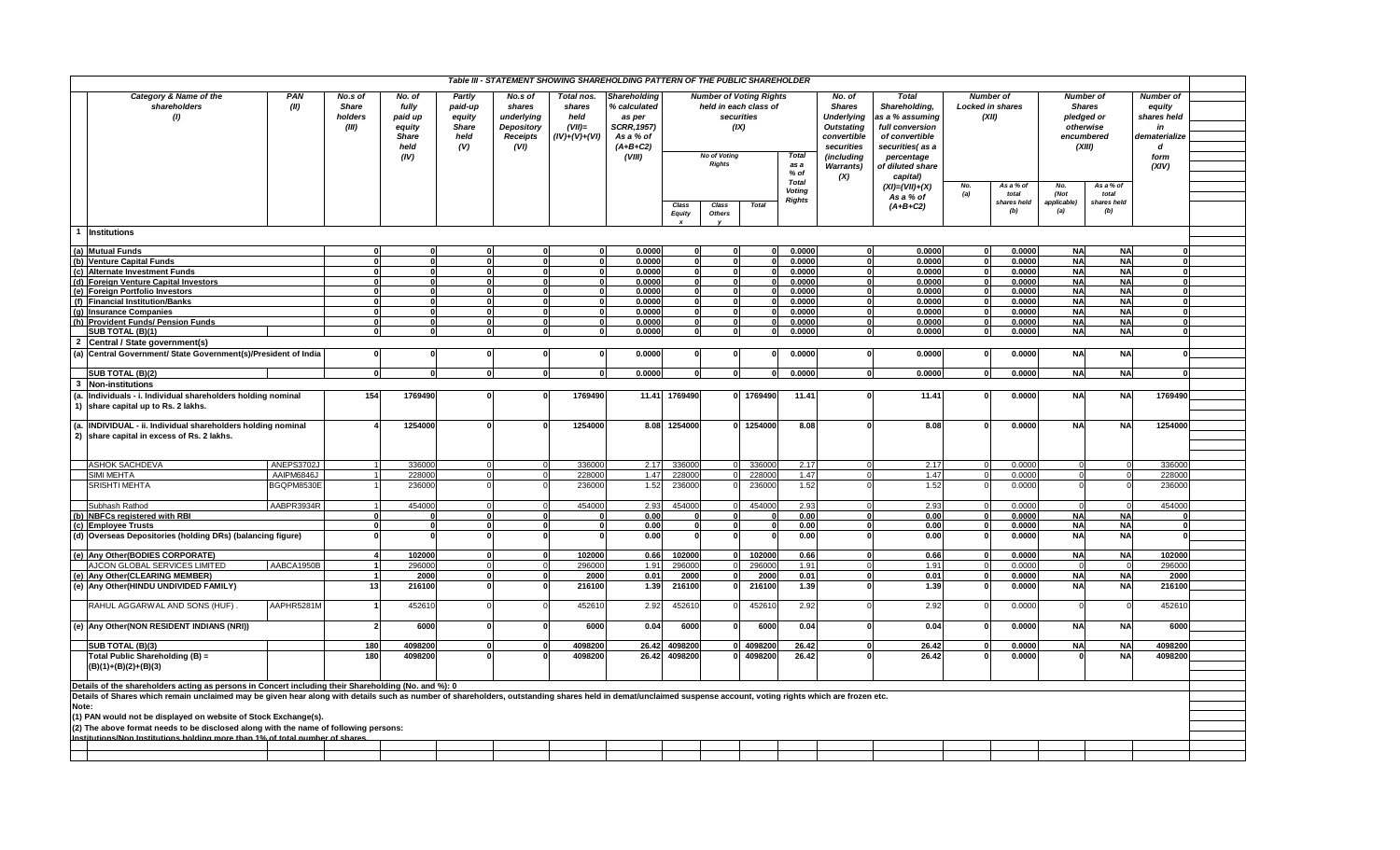|             |                                                                                                                                                                               |      |                         |                  |                   |                      |                | Table IV - STATEMENT SHOWING SHAREHOLDING PATTERN OF THE NON PROMOTER - NON PUBLIC SHAREHOLDER |                                     |                                      |              |                                    |                         |                                 |            |                             |             |                       |                  |  |
|-------------|-------------------------------------------------------------------------------------------------------------------------------------------------------------------------------|------|-------------------------|------------------|-------------------|----------------------|----------------|------------------------------------------------------------------------------------------------|-------------------------------------|--------------------------------------|--------------|------------------------------------|-------------------------|---------------------------------|------------|-----------------------------|-------------|-----------------------|------------------|--|
|             | Category & Name of the<br>PAN<br>Partly<br>No.s of<br>No. of<br>No. of                                                                                                        |      |                         |                  |                   |                      | Total no.      | Shareholdin                                                                                    |                                     | <b>Number of Votting Rights</b>      |              |                                    | No. of                  | <b>Total</b>                    |            | <b>Number of</b>            |             | <b>Number of</b>      | <b>Number of</b> |  |
|             | shareholders<br>$\omega$                                                                                                                                                      | (II) | <b>Share</b><br>holders | fully<br>paid up | paid-up<br>equity | shares<br>underlying | shares<br>held | % calculated                                                                                   | held in each class of<br>securities |                                      |              | <b>Shares</b><br><b>Underlying</b> | Shareholding,<br>as a % | <b>Locked</b> in<br>shares      |            | <b>Shares</b><br>pledged or |             | equity<br>shares held |                  |  |
|             |                                                                                                                                                                               |      | (III)                   | equity           | <b>Share</b>      | Depository           | $(VII)$ =      | as per                                                                                         |                                     |                                      | (IX)         |                                    | <b>Outstating</b>       | assuming                        |            | (XII)                       |             | otherwise             | in               |  |
|             |                                                                                                                                                                               |      |                         | <b>Share</b>     | held              | Receipts             | (IV)+(V)+(VI)  | <b>SCRR, 1957)</b>                                                                             |                                     |                                      |              |                                    | convertible             | full conversion                 |            |                             | encumbered  |                       | dematerialize    |  |
|             |                                                                                                                                                                               |      |                         | held             | (V)               | (VI)                 |                | As a % of                                                                                      |                                     | <b>No of Voting</b><br><b>Rights</b> |              |                                    | securities              | of convertible                  |            |                             | (XIII)      |                       | a                |  |
|             |                                                                                                                                                                               |      |                         | (IV)             |                   |                      |                | $(A+B+C2)$                                                                                     |                                     |                                      |              | <b>Total</b>                       | (including              | securities(as a                 |            |                             |             |                       | form             |  |
|             |                                                                                                                                                                               |      |                         |                  |                   |                      |                | (VIII)                                                                                         |                                     |                                      |              | as a                               | <b>Warrants</b> )       | %                               |            |                             |             |                       | (XIV)            |  |
|             |                                                                                                                                                                               |      |                         |                  |                   |                      |                |                                                                                                |                                     |                                      |              | $%$ of<br>$(A+B+C)$                | (X)                     | of diluted share                |            |                             |             |                       |                  |  |
|             |                                                                                                                                                                               |      |                         |                  |                   |                      |                |                                                                                                |                                     |                                      |              |                                    |                         | capital)                        | No.<br>(a) | As a $%$ of<br>total        | No.<br>(Not | As a % of<br>total    |                  |  |
|             |                                                                                                                                                                               |      |                         |                  |                   |                      |                |                                                                                                | Class                               | Class                                | <b>Total</b> |                                    |                         | $(XI) = (VII)+(X)$<br>As a % of |            | shares held                 | applicable) | shares held           |                  |  |
|             |                                                                                                                                                                               |      |                         |                  |                   |                      |                |                                                                                                | <b>Equity</b>                       | <b>Others</b>                        |              |                                    |                         | $(A+B+C2)$                      |            | (b)                         | (a)         | (Not<br>applicable)   |                  |  |
|             | <b>Custodian/DR Holder</b>                                                                                                                                                    |      |                         |                  |                   |                      |                |                                                                                                |                                     |                                      |              |                                    |                         |                                 |            |                             |             |                       |                  |  |
|             |                                                                                                                                                                               |      |                         |                  |                   |                      |                |                                                                                                |                                     |                                      |              |                                    |                         |                                 |            |                             |             |                       |                  |  |
|             |                                                                                                                                                                               |      |                         |                  |                   |                      |                | 0.0000                                                                                         |                                     |                                      |              | 0.0000                             |                         | 0.0000                          |            | 0.0000                      | <b>NA</b>   | <b>NA</b>             |                  |  |
|             | <b>Total Non Promoter-</b>                                                                                                                                                    |      |                         |                  |                   |                      |                | 0.0000                                                                                         |                                     |                                      |              | 0.0000                             |                         | 0.0000                          |            | 0.0000                      | <b>NA</b>   | <b>NA</b>             |                  |  |
|             | Non Public Shareholding                                                                                                                                                       |      |                         |                  |                   |                      |                |                                                                                                |                                     |                                      |              |                                    |                         |                                 |            |                             |             |                       |                  |  |
|             | $(C)=(C)(1)+(C)(2)$                                                                                                                                                           |      |                         |                  |                   |                      |                |                                                                                                |                                     |                                      |              |                                    |                         |                                 |            |                             |             |                       |                  |  |
|             |                                                                                                                                                                               |      |                         |                  |                   |                      |                |                                                                                                |                                     |                                      |              |                                    |                         |                                 |            |                             |             |                       |                  |  |
| <b>Note</b> |                                                                                                                                                                               |      |                         |                  |                   |                      |                |                                                                                                |                                     |                                      |              |                                    |                         |                                 |            |                             |             |                       |                  |  |
|             | (1) PAN would not be displayed on website of Stock Exchange(s).<br>(2) The above format needs to disclose bame of all holders holding more than 1% of total number of shares. |      |                         |                  |                   |                      |                |                                                                                                |                                     |                                      |              |                                    |                         |                                 |            |                             |             |                       |                  |  |
|             | (3) W.r.t. the information pertaining to Depository Receipts, the same may be disclosed in the respective columns to the extent information available.                        |      |                         |                  |                   |                      |                |                                                                                                |                                     |                                      |              |                                    |                         |                                 |            |                             |             |                       |                  |  |
|             |                                                                                                                                                                               |      |                         |                  |                   |                      |                |                                                                                                |                                     |                                      |              |                                    |                         |                                 |            |                             |             |                       |                  |  |
|             |                                                                                                                                                                               |      |                         |                  |                   |                      |                |                                                                                                |                                     |                                      |              |                                    |                         |                                 |            |                             |             |                       |                  |  |
|             |                                                                                                                                                                               |      |                         |                  |                   |                      |                |                                                                                                |                                     |                                      |              |                                    |                         |                                 |            |                             |             |                       |                  |  |
|             |                                                                                                                                                                               |      |                         |                  |                   |                      |                |                                                                                                |                                     |                                      |              |                                    |                         |                                 |            |                             |             |                       |                  |  |
|             |                                                                                                                                                                               |      |                         |                  |                   |                      |                |                                                                                                |                                     |                                      |              |                                    |                         |                                 |            |                             |             |                       |                  |  |